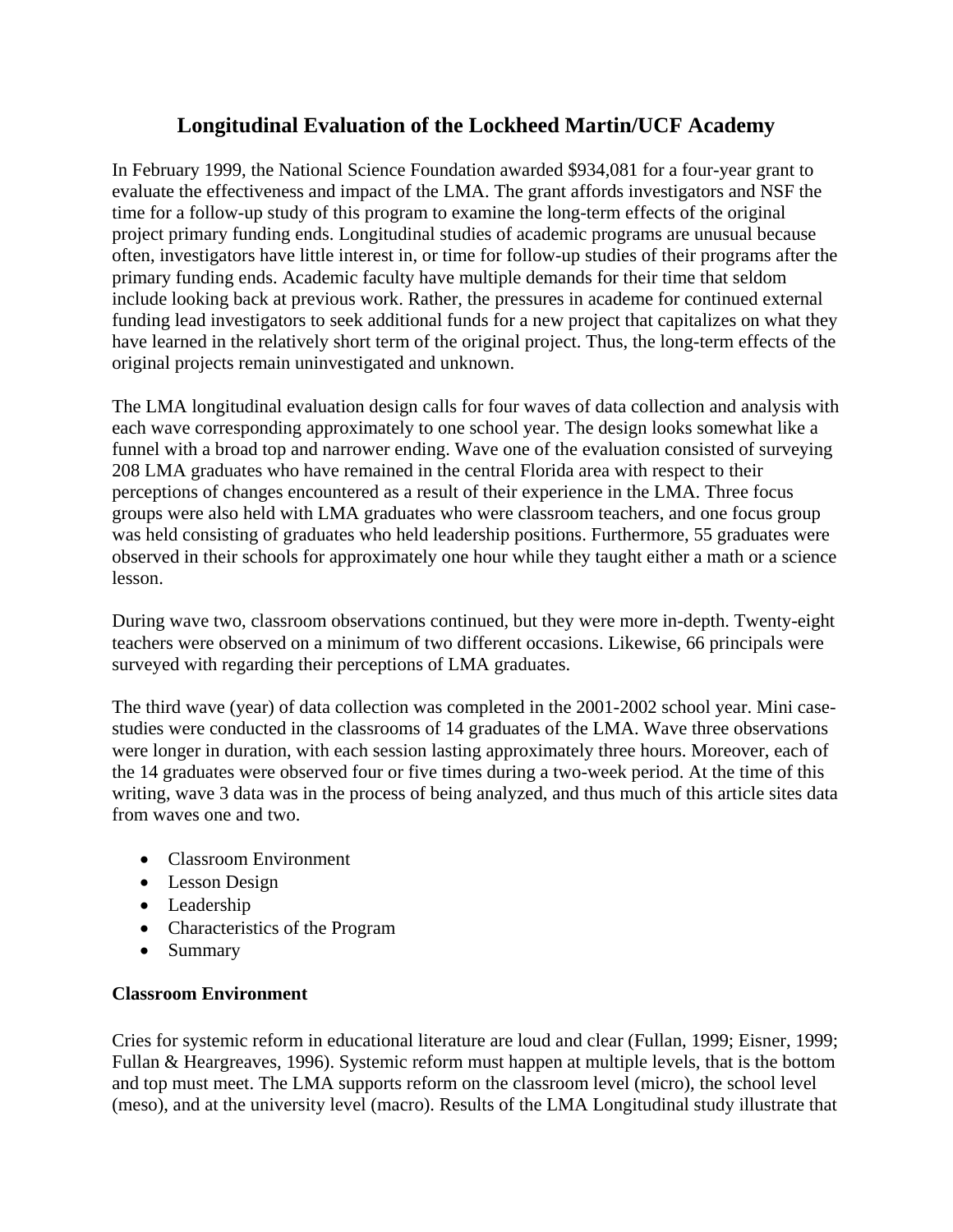the LMA is helping to reform mathematics and science teaching in central Florida on multiple levels.

What may be the most important finding during the observational data collection is the exceptional class climates that existed in the vast majority of the classroom that were observed. The brain learns best when it is in a risk free climate. According to Caine and Caine (1991), the brain will downshift, that is it will revert to the lower functioning parts of the brain, if threatened. Situational downshifting is brought on in classrooms that have prespecified correct outcomes, personal meaning is limited and rewards and punishments are extrinsic. In contrast, optimal learning takes place when the student is in a state of relaxed alertness. This means that students and teachers need to be generally relaxed and working in an environment where they feel free enough to take risks.

The majority of the classroom observations took place in class climates that can easily be described as in a state of relaxed alertness. Indeed, 72 percent of the observations conducted in waves one and two were rated highly as a 4 or 5 on a 5 point scale for class climate. Overall, the teachers observed were very approachable to the students. The graduates obviously enjoyed teaching and their pleasant demeanor helped set the emotional tone for the class.

Collaboration is one important aspect of positive classroom cultures. Bruner (1986) and Vygotsky (1978) both conceive of learning as a social endeavor. Likewise, the social perspective of teaching and learning was commonly observed during this study. The majority of the lesson during waves one and two (70%) found the students working collaboratively. Students were active in their learning, talking with each other to make sense out of the learning activity in which they were engaged. Although student collaboration was very common, not all learning activities were designed for collaboration. Often teachers seat their students together in groups and call it collaborative learning. However, simply working together in groups does not ensure collaboration. Most students have learned to work alone on individualistic tasks. Upon close observation what is sometimes called collaborative learning is simply students sitting next to each other, but working on tasks individually. Still and all, the foundation for true collaborative learning is making meaning in a social group. Students are encouraged to talk about what they are learning, what they don't understand, how they are learning, and to help each other. Collaborative learning draws on students' natural inclination to talk with their peers. Collaborative learning channels student talk to positive academic dialogue. The data from this study indicate that while students frequently worked in groups on independent tasks, they still commonly talked about what they were doing and assisted each other. Although structured cooperative learning activities where each student is assigned a group role was not often observed, student collaboration was indeed common.

Goodlad's (1984) findings in A Place Called School are based on one of the most comprehensive studies of schooling completed. Goodlad paints a very unflattering picture of what happens inside American classrooms. He found that that the majority of classrooms were emotionally flat, neither positive nor negative places to be. The typical teacher stood in front of the class and droned on as students sat passively in their seats. There was little interaction between student and teacher. Goodlad found classroom environments to be marked by boredom. In contrast to findings of Goodland, this study reveals that the majority of LMA classrooms are relaxed and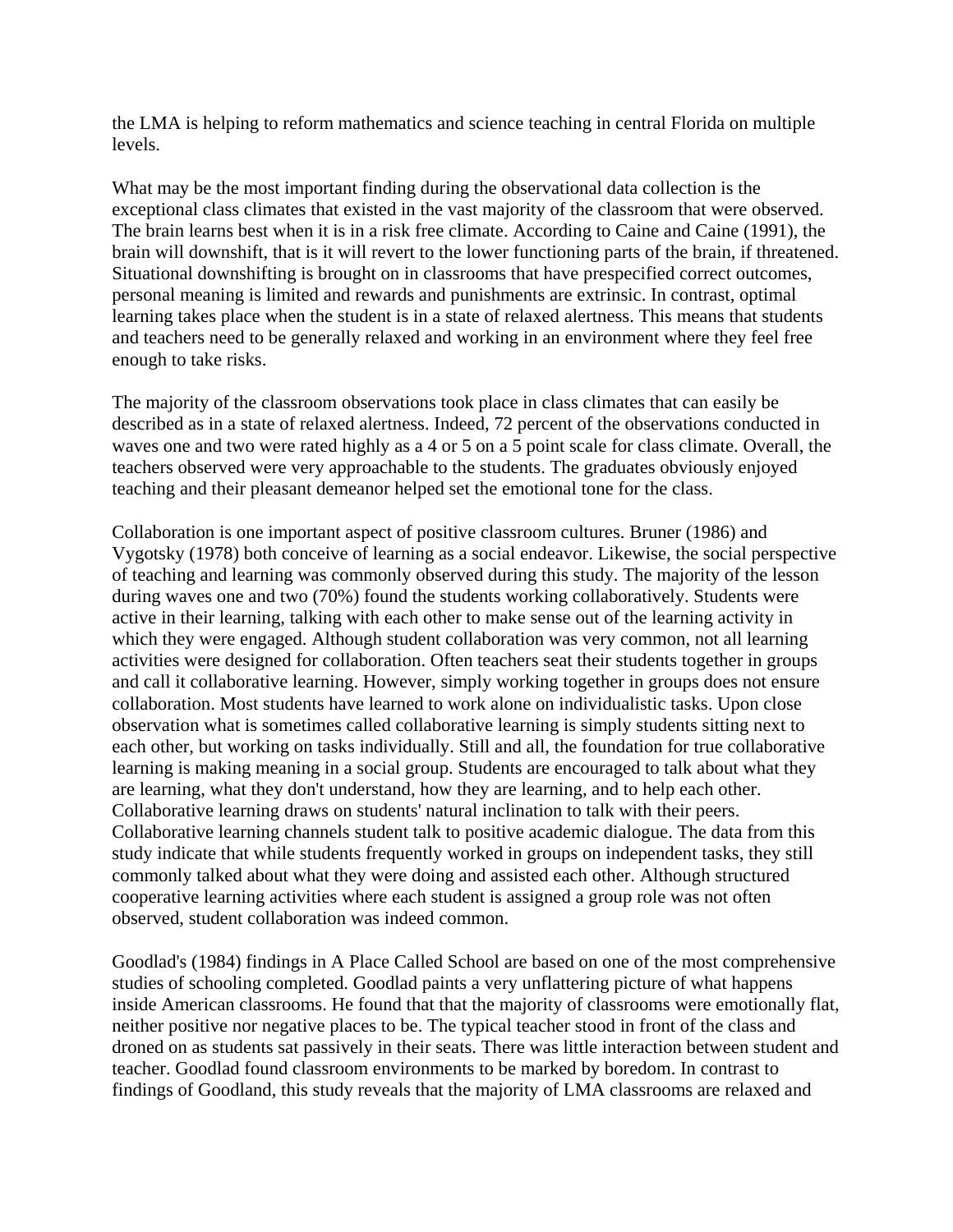comfortable places to be. The teachers and the students in this study both seemed to enjoy being together in the classroom. Rarely did the observers find a teacher who stood in front of the class and dispensed knowledge as the students sat passively in their seats. Rather, 77 percent of the observations reveal that a collaborative relationship between the student and teacher was evident. The majority of the teachers were very approachable and exhibited excellent rapport with their students. The vast majority of the LMA teachers observed smiled and laughed with their students. They showed particular interest in students as people. Goodlad, on the other hand, found that most of the teacher student relationships observed for his study were not collaborative, neither were they abrasive nor joyous. He described the teacher-student relationship as characterized by "affective neutrality" (p.111). Goodlad also found that students' perceptions about whether or not their teacher was concerned about them was significantly related to the students' satisfaction with the class.

Likewise, respect was an overarching pattern found in the LMA teachers' classrooms. There was a high degree of respect for student ideas, questions and contributions noted by the observers (73 percent). The students were treated with respect, and discipline problems were handled accordingly. Indeed, it was rare for the observers to find a structured discipline plan in place. Instead, what the observers usually found was a community of learners where each individual was valued. Interaction in the classrooms was based on mutual respect. When there was a problem, the teacher typically handled it with care. For example, during one observation in an 8th grade science classroom, a student used a screwdriver to begin carving his name in the expensive black topped science table. The teacher moved the child into an office she shared with several other teachers. She handled the situation so subtly that most of the students were not even aware a student was sent from the room. After class was over, an aide escorted to the young man to the office. An administrator called the teacher on the phone to discuss the offense during her next class. While the teacher gave her attention to the phone conversation, the students in her room worked on their own, not taking advantage of the teacher being tied up on the phone to play around or act out in any way. This example illustrates two important findings from the class observations:

- Teachers handled behavior problems in a respectful and unobtrusive way, and
- Students understand the teachers' expectations and act accordingly without the teacher's direct supervision.

#### **Lesson Design**

The classroom climate and a standards-based curriculum appear to work together to produce classrooms that are full of eager, hard-working students. As mentioned earlier, the LMA is a standards-based master's degree. The foundation of the pedagogy taught in the LMA is the National Council of Teachers of Mathematics Principals and Standards (2000) and the National Science Teaching Standards (1996). During the course work at the University of Central Florida, the LMA teachers explore the standards and teach model-lessons based on the standards. Not surprisingly this focus is reflected in their classrooms, 100% percent of the observations in wave one were highly aligned with the standards, and 86% of wave two observations highly aligned with the standards.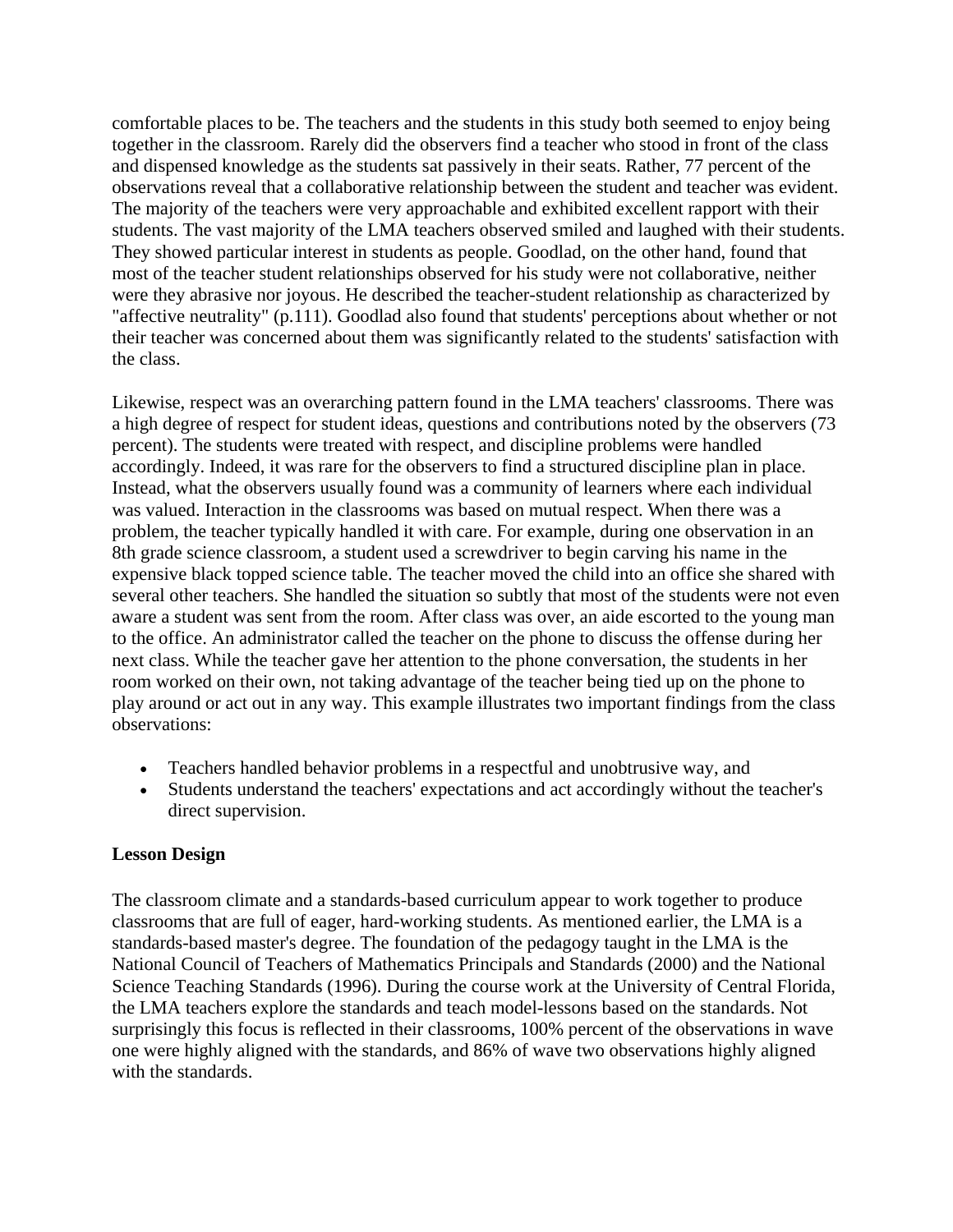During the three years of observational data collection teachers in the state Florida were under a great amount of stress associated with the high stakes assessment, Florida Comprehensive Assessment Test (FCAT), (Schmuddel, 2001). However, science was not a subject area that was assessed on FCAT, and thus many schools did not emphasize science instruction. Surprisingly, the observational data reveals that almost 40 percent of the elementary observations were in the area of science. Interestingly, 35 percent of the observed science lessons integrated mathematics to a high degreentegrating mathematics with science, the LMA graduates connected science and mathematics to real life experiences. According to Caine and Caine (1991) the brain learns easiest when learning is connected. They use the analogy of a map to illustrate this point. When a student learns a concept in rich, connected activities, then they have a neural map, so to speak. For example, when marbles are dropped onto a tray of flour to model what happens when meteors make craters, the learner has multiple connections. Most likely, the learner will have had previous experiences with both marbles and flour. Plus, if the learning activity is done collaboratively, then the relationship with other students and the dialogue that took place during the learning activity also supplies multiple paths to retrieve the information. Much like a map offers a traveler a variety of paths to travel if he/she can't find the way, experiential learning provides the learner multiple paths to travel to retrieve information. Overarching patterns from the focus groups and classroom observations illustrate that the students of LMA graduates commonly interact with a wide variety of resources to learn mathematics and science. This is in contrast with Weiss' findings published in 1994. Weiss surveyed 6,000 teachers with regards to their math and science teaching. The results indicated that about half of the elementary teachers and two thirds of intermediate teachers heavily emphasized learning facts and terms. The evaluation of LMA indicated that the most frequent purpose of the lessons observed in wave one (74%) and wave two (71%) was to develop conceptual understanding.

#### **Leadership**

Besides helping create a standards-based mathematics and science curriculum in the classrooms of the LMA graduates, one of the main goals of the LMA is to create a network of teacher leaders. Teacher leaders act as systemic reform agents. Data from the interviews and focus groups detail the many forms of leadership performed by the graduates of the LMA. In addition to the 17 percent of graduates that have been promoted to leadership positions, many more graduates take on informal leadership roles by exerting influence from inside their classrooms. This perception of leadership is well aligned with Maxwell (1998) who defines leadership as the ability to influence others. Providing professional development for other educators and serving on committees were the most commonly sited leadership activities (71% of respondents). In addition, results of the survey reveal that 99% of the respondents were professionally active outside of the classroom arena, for example presenting at professional conferences (31%) and authoring published articles (15%). One of the graduates was featured in a Scienceline PBS program on the inquiry teaching strategy. During this production, the graduate was interviewed and modeled teaching in his classroom. Furthermore, LMA was featured as crucial to his growth in inquiry teaching. Likewise, 20 LMA graduates have achieved the recognition of being Nationally Board Certified. This represents 6.04% of the LMA graduates, which compares to the state percentage of Nationally Board Certified teachers of 1.5%. Moreover, and not surprising, 91% of responding principals indicated that they would like more LMA graduates in their schools. Last, but certainly not least, the focus group data revealed that the graduates of the LMA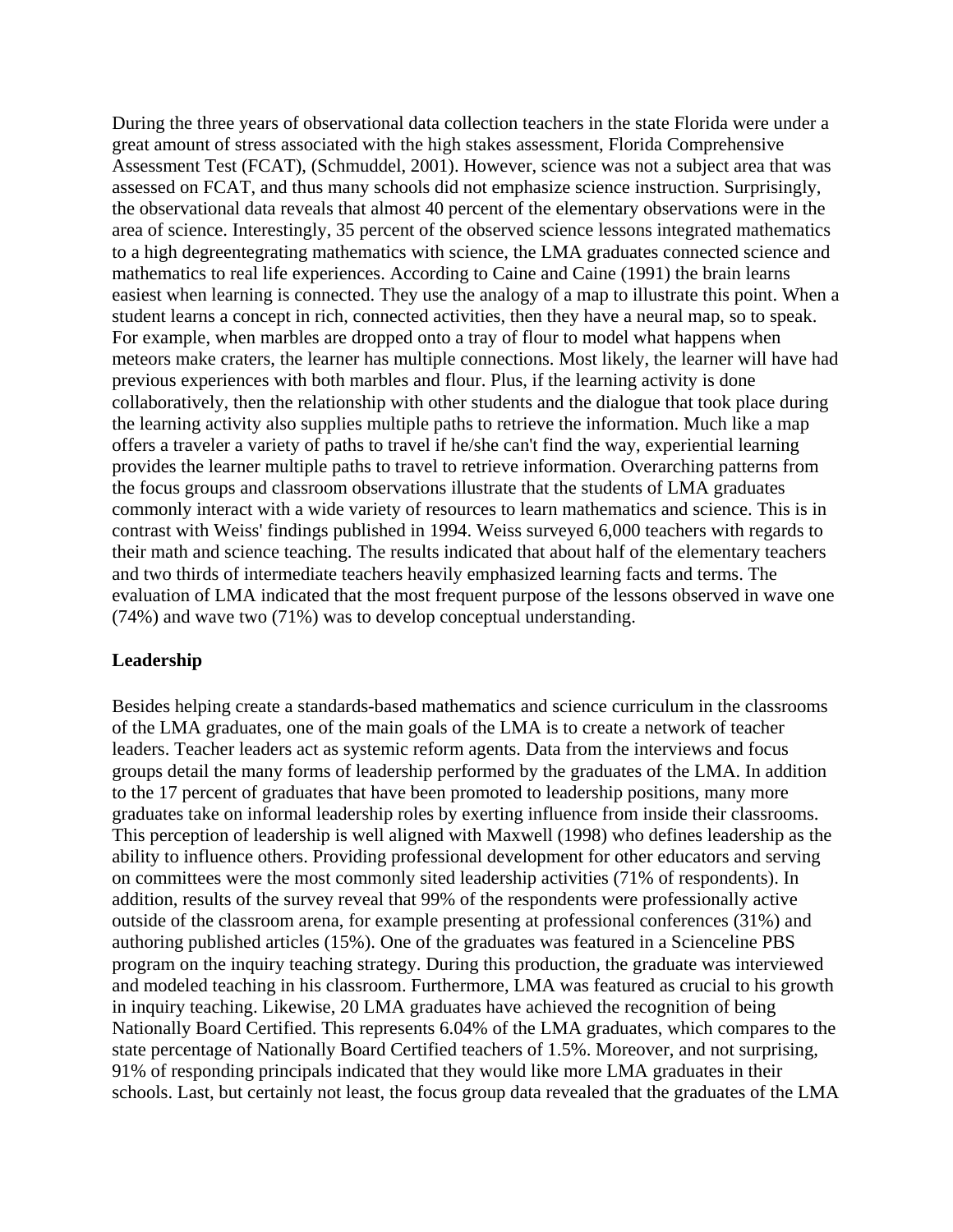are an empowered group of teachers with a strong voice. Both of these characteristics are applicable to leadership skills.

### **Characteristics of the Program**

The evaluation that is being conducted on the LMA illustrates that it is meeting the dual goals of positively impacting public school classrooms in central Florida, while at the same time increasing the leadership capacity in its graduates. These findings beg the question: What makes the LMA effective? Focus group participants overwhelming cited cohort grouping as a crucial characteristic of the LMA.

Teachers progress through the LMA in cohorts of about 25 students. LMA teachers enroll in all of the master's classes together. The LMA professors give time and care to the creation of a community of learners within the cohort group. Many collaborative projects are assigned in the LMA, cooperative learning strategies are used extensively, and community-building activities are common. The work of Caine and Caine (1991) is drawn on by the LMA and a risk free environment is intentionally created to give the LMA teachers a safe place to ponder new ideas and try new pedagogies. The LMA adheres to the philosophy that learning is a social activity, and accordingly there is ample time for student conversation focused on mathematics and science teaching and learning. Feedback from the LMA classes of 2002 and 2003 both illustrate that class conversation plays an important part in learning. Teachers in these classes felt they learned a great deal from each other through participation in professional dialogue during the LMA classes. All three focus groups of teachers and the one focus group of graduates in formal leadership positions clearly portrayed the cohort group as the most powerful aspect of the program.

In addition, the professors of the LMA continuously model what they teach, thus pedagogy that is used in the LMA is reflected in the positive classroom environments and teaching practice found during the observations. While attending classes in the LMA, teachers encounter a collaborative community where they are encouraged to grow and take risks. Consequently, the majority of the graduates' classrooms observed in this study reflect the same values.

Daniels (2001) found that the LMA teachers' self-reported change hinged on the process of aligning beliefs with practice. Reflection is a critical component of the LMA. Teachers in the LMA keep dialogue journals with their professors. The goal of the dialogue journal is for the teachers to think deeply about what they are learning. In addition, the teachers are immersed in critical reading that encourages the teachers to begin to take a critical look at what they do in the classroom and why they do it Journaling offers the teachers a place in which to question their values and beliefs, the books they read for their classes, the classroom activities, and their practice. While analyzing the student journals, Daniels found that there was a disconnection between what the teacher said they believed about teaching and learning, and what they said they did in their classroom practice. She found the reflective aspect of the journaling process let the teachers acknowledge the divide and empowered them to begin to close it. In the journals the teachers examined their assumptions about teaching and learning and uncovered ways in which their personal biographies influenced their pedagogy. Thus, aligning beliefs about teaching and learning with classroom practice was crucial to teacher change in the LMA.